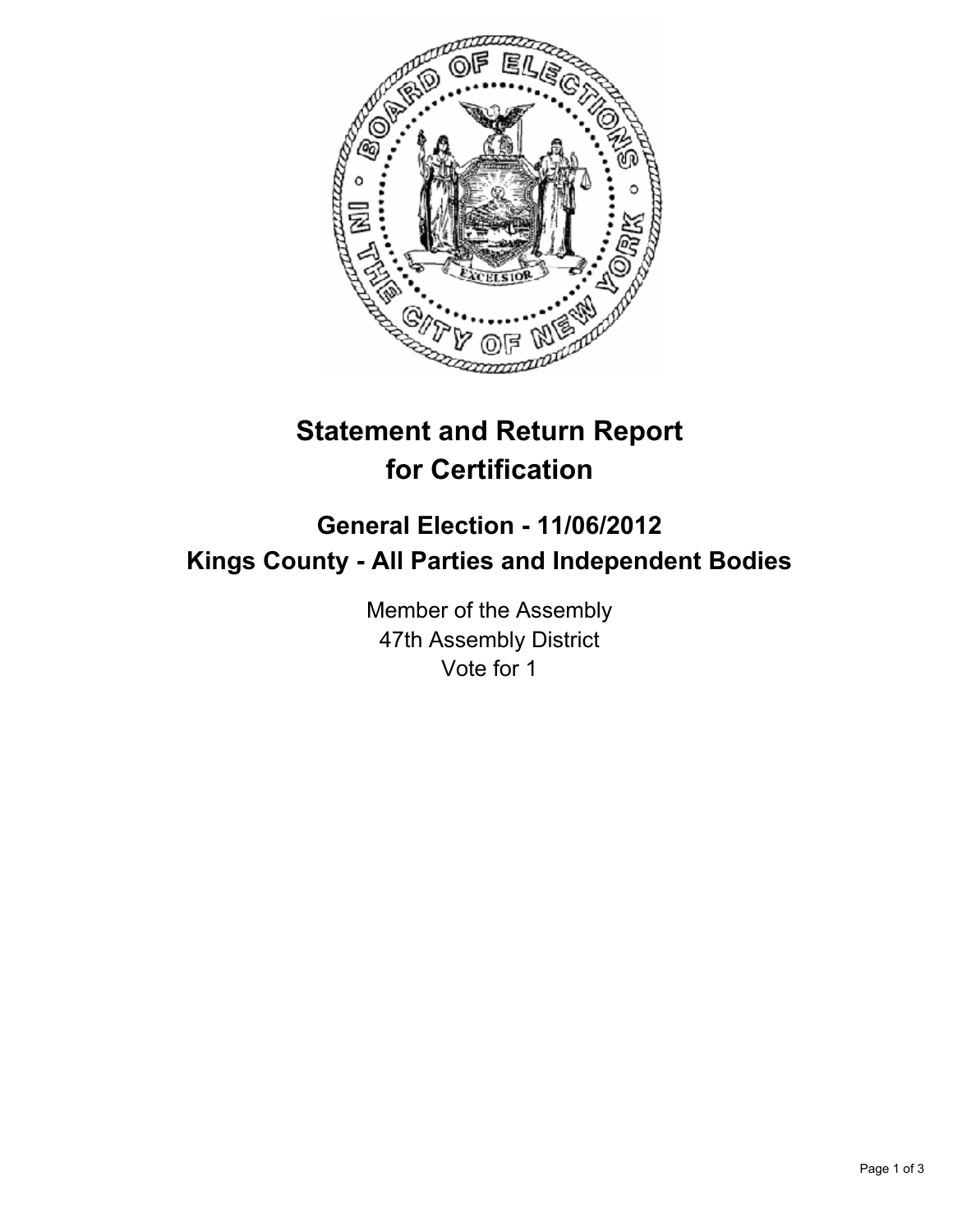

### **Assembly District 47**

| <b>PUBLIC COUNTER</b>                                    | 19,990       |
|----------------------------------------------------------|--------------|
| <b>EMERGENCY</b>                                         | 8            |
| ABSENTEE/MILITARY                                        | 656          |
| <b>FEDERAL</b>                                           | 123          |
| <b>SPECIAL PRESIDENTIAL</b>                              | 0            |
| <b>AFFIDAVIT</b>                                         | 1,821        |
| <b>Total Ballots</b>                                     | 22,598       |
| Less - Inapplicable Federal/Special Presidential Ballots | (123)        |
| <b>Total Applicable Ballots</b>                          | 22,475       |
| WILLIAM COLTON (DEMOCRATIC)                              | 13,393       |
| <b>JAMES RIPPA (REPUBLICAN)</b>                          | 4,436        |
| JAMES RIPPA (CONSERVATIVE)                               | 506          |
| WILLIAM COLTON (WORKING FAMILIES)                        | 977          |
| <b>BORIS SUCHKOV (WRITE-IN)</b>                          | 1            |
| CARMINE J. GUIGA (WRITE-IN)                              | 1            |
| DAN BONANNO (WRITE-IN)                                   | 1            |
| DEVID CTOROBIN (WRITE-IN)                                | $\mathbf{1}$ |
| JOHNNY SOCKS (WRITE-IN)                                  | 1            |
| MIKE HUNT (WRITE-IN)                                     | $\mathbf{1}$ |
| PAUL CASTAGRINI (WRITE-IN)                               | $\mathbf{1}$ |
| PETER ALBBATY (WRITE-IN)                                 | 1            |
| PETER CIPRIANO (WRITE-IN)                                | 4            |
| TONY LEW (WRITE-IN)                                      | 1            |
| UNATTRIBUTABLE WRITE-IN (WRITE-IN)                       | 5            |
| VADANA SHIVA (WRITE-IN)                                  | $\mathbf{1}$ |
| <b>Total Votes</b>                                       | 19,331       |
| Unrecorded                                               | 3,144        |